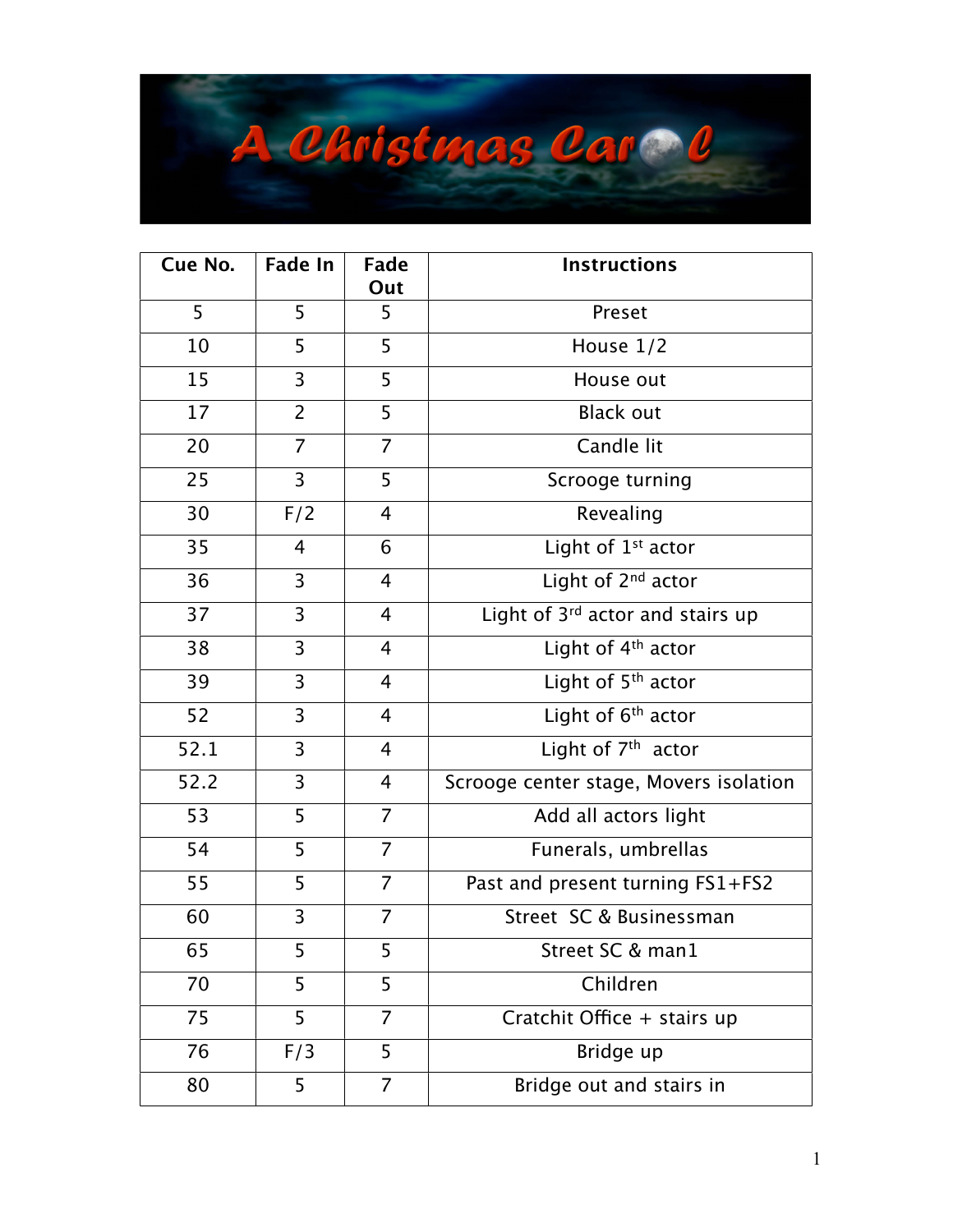| 85  | 5              | 5              | Cratchit Office only                                   |
|-----|----------------|----------------|--------------------------------------------------------|
| 95  | 3              | 5              | Street (Goose)                                         |
| 100 | 5              | $\overline{7}$ | Back to Scrooge office, charity workers                |
| 105 | 3              | $\overline{7}$ | They exit (Full office)                                |
| 110 | $\mathbf 1$    | 5              | Scrooge Candle out                                     |
| 111 | F/8            | 5              | Change of time                                         |
| 115 | 5              | $\overline{7}$ | Scrooge leaves, office dimmed                          |
| 119 | $\mathbf{1}$   | 5              | Cartchit Candle out                                    |
| 120 | F/2            | 5              | <b>Transition</b>                                      |
| 125 | $\overline{4}$ | 5              | Carolers (Follow) DSC                                  |
| 130 | 5              | $\overline{7}$ | <b>Tiny Tim</b>                                        |
| 135 | 4              | $\overline{7}$ | Man up stage                                           |
| 139 | 3              | 5              | <b>Carolers DSL</b>                                    |
| 140 | 5              | $\overline{7}$ | Bridge up                                              |
| 143 | 5              | $\overline{7}$ | <b>Bed Chamber</b>                                     |
| 145 | 4              | 7              | <b>Bed Isolation</b>                                   |
| 150 | $\mathbf 1$    | 5              | Bedroom light out (Blue light only)                    |
| 155 | 0              | $\overline{0}$ | <b>Bed effect</b>                                      |
| 160 | $\overline{0}$ | $\overline{7}$ | Marley's special                                       |
| 165 | 5              | 7              | Scrooge up talking + spirits                           |
| 166 | 3              | 5              | Marley's Appearance<br>$FS1+2$                         |
| 170 | 6              | 8              | Marley's Special FS out                                |
| 175 | 3              | 6              | <b>Bed Effect</b>                                      |
| 180 | $\overline{3}$ | $\overline{7}$ | <b>Xmast Past Preset</b>                               |
| 185 | 3              | 7              | Xmast Past entrance(magical effect)<br>FS <sub>3</sub> |
| 190 | 5              | $\overline{7}$ | Landing                                                |
| 195 | $\overline{2}$ | 5              | Scene                                                  |
| 197 | $\overline{2}$ | 5              | Movers magical effect & FS 3 out                       |
| 200 | F/4            | 7              | Schoolyard                                             |
| 203 | $\overline{2}$ | 5              | Movers magical effect                                  |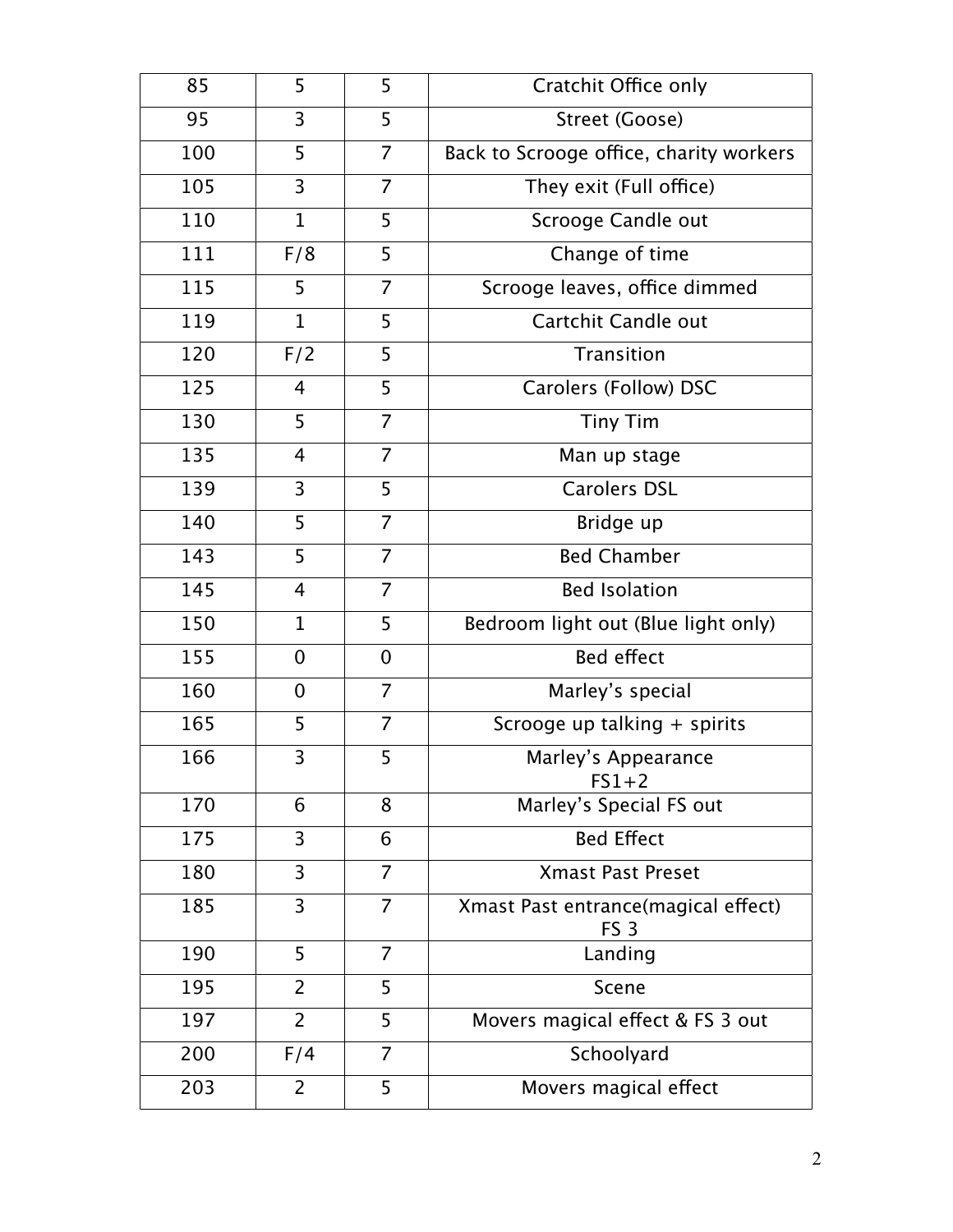| 205 | F/3            | 5              | Fane scene                                         |
|-----|----------------|----------------|----------------------------------------------------|
| 206 | 0              | 5              | Movers magical effect                              |
| 207 | $\overline{2}$ | 5              | They go up (Stairs)                                |
| 215 | F/2            | 5              | Bridge up stairs out                               |
| 225 | 5              | $\overline{7}$ | Fezziwig shop                                      |
| 230 | 3              | 5              | Fezziwig shop down +bridge up                      |
| 235 | 3              | 7              | Pre-party + Bridge down                            |
| 237 | 5              | $\overline{7}$ | Scrooge & Marley                                   |
| 240 | 5              | 5              | Party Carolers in                                  |
| 243 | F/3            | 5              | Party Carolers in, Mover takes place               |
| 245 | 5              | $\overline{7}$ | Freeze Bridge up                                   |
| 250 | 5              | 5              | Cut off the freeze Chandelier in                   |
| 255 | 3              | 5              | Fezziwig song                                      |
| 260 | $\overline{2}$ | 5              | Chorus                                             |
| 265 | 3              | 5              | Fezziwig song                                      |
| 270 | $\overline{2}$ | 5              | Chorus                                             |
| 275 | 3              | 5              | Fezziwig song                                      |
| 280 | $\overline{2}$ | 5              | Chorus                                             |
| 282 | 5              | 5              | All frozen focus on Belle & Scrooge                |
| 285 | 3              | 5              | unfreeze                                           |
| 287 | F/3            | 5              | Movers magical effect                              |
| 290 | 5              | 7              | Bridge & preset chandelier out                     |
| 293 | F/4            | 5              | Movers magical effect                              |
| 295 | 5              | 7              | Sad Xmas foreclosure                               |
| 300 | 5              | 5              | <b>Bridge</b>                                      |
| 305 | 3              | 5              | <b>Add Shelter</b>                                 |
| 306 | 10             | 7              | Mrs Fezziwig song, bridge out stairs in            |
| 310 | 5              | 5              | Shelter                                            |
| 315 | 6              | 7              | Scrooge center stage, Isolation movers &<br>FS3 in |
| 317 | 6              | $\overline{7}$ | Past leaving                                       |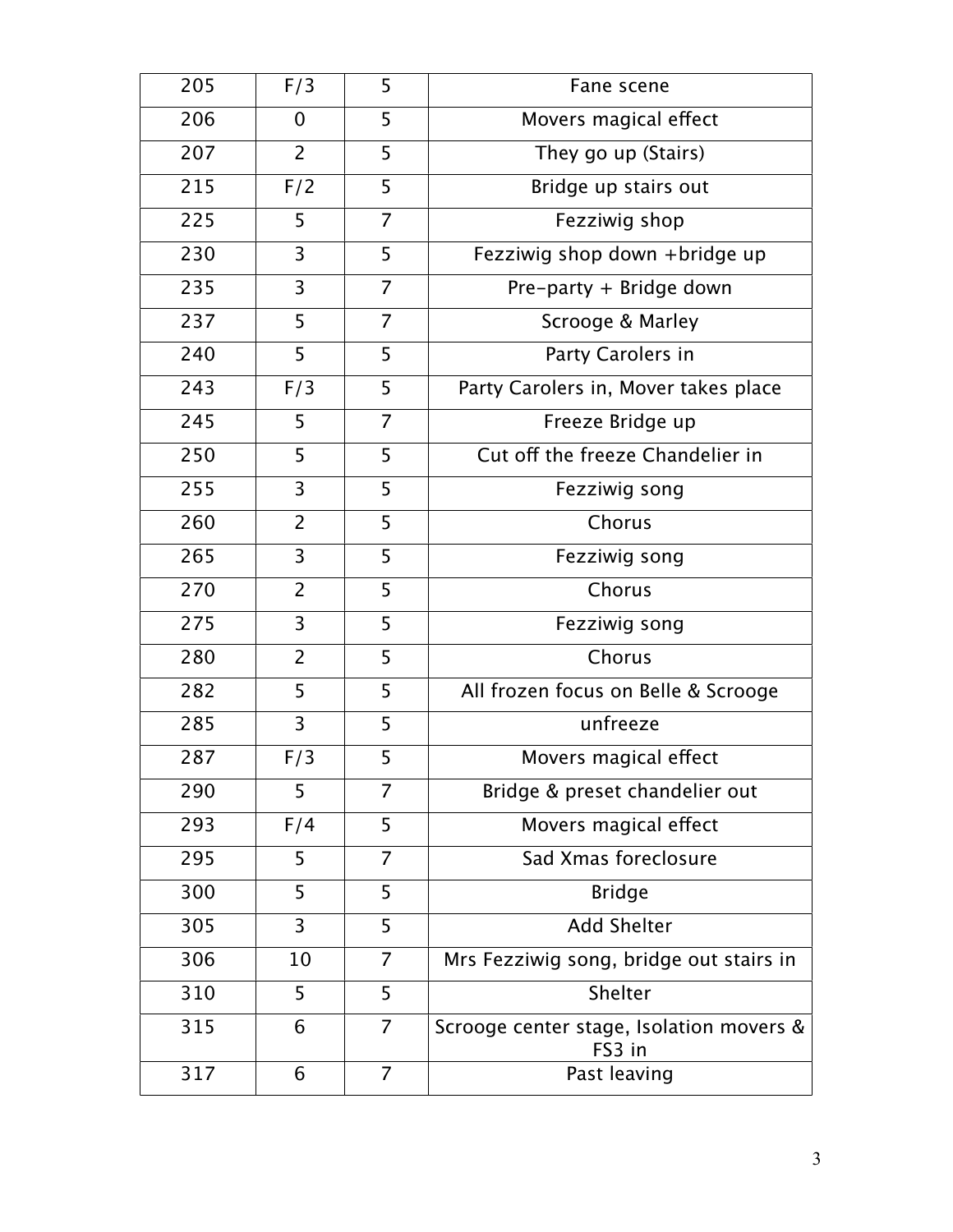| 320 | 3              | 5              | Bedroom (bed isolation)                          |
|-----|----------------|----------------|--------------------------------------------------|
| 325 | 5              | 7              | Present entrance special + Fogg                  |
| 330 | 5              | 5              | Present reaches his spot (Down light<br>special) |
| 335 | 5              | $\overline{7}$ | Scene Light                                      |
| 340 | 5              | 7              | Transition + stairs                              |
| 342 | 5              | 7              | Cratchit dinner + bridge                         |
| 345 | 5              | $\overline{7}$ | Dinner bridge down                               |
| 350 | 5              | $\overline{7}$ | Scrooge line+bridge                              |
| 355 | 5              | $\overline{7}$ | Bridge down                                      |
| 360 | 5              | 7              | Bridge and prayer                                |
| 365 | 5              | $\overline{7}$ | <b>Back to dinner</b>                            |
| 370 | 5              | $\overline{7}$ | on the bridge Scrooge line                       |
| 375 | 5              | 5              | Bridge out stairs in                             |
| 377 | 3              | $\overline{7}$ | Fred's Party                                     |
| 378 | 3              | 7              | FS1 on Scrooge, FS2 on Present                   |
| 380 | 3              | 7              | Freeze                                           |
| 383 | $\overline{4}$ | 5              | FS Present out, Down light Special in            |
| 384 | 3              | $\overline{4}$ | Isolation Movers, Present light out              |
| 390 | 5              | $\overline{7}$ | All black, FS 1&2 on Scrooge, Future in          |
| 395 | 5              | 7              | Sad Cratchit,                                    |
| 400 | 5              | 7              | Back to Scrooge and Future                       |
| 405 | 5              | $\overline{7}$ | Businessmen, Bridge SR                           |
| 410 | 5              | 7              | Stairs in, Scrooge FS1+2                         |
| 415 | 5              | $\overline{7}$ | Stairs out, isolation on Businessmen             |
| 420 | 5              | 7              | FS 1&2 on Scrooge, Peg Preset                    |
| 425 | 5              | $\overline{7}$ | Peg Scene light                                  |
| 435 | 5              | $\overline{7}$ | Back to Scrooge and Future                       |
| 445 | 5              | 7              | Tombstone down light in                          |
| 450 | 5              | 5              | Tombstone name appears                           |
| 455 | $\mathbf 1$    | $\mathbf 1$    | <b>Black out</b>                                 |